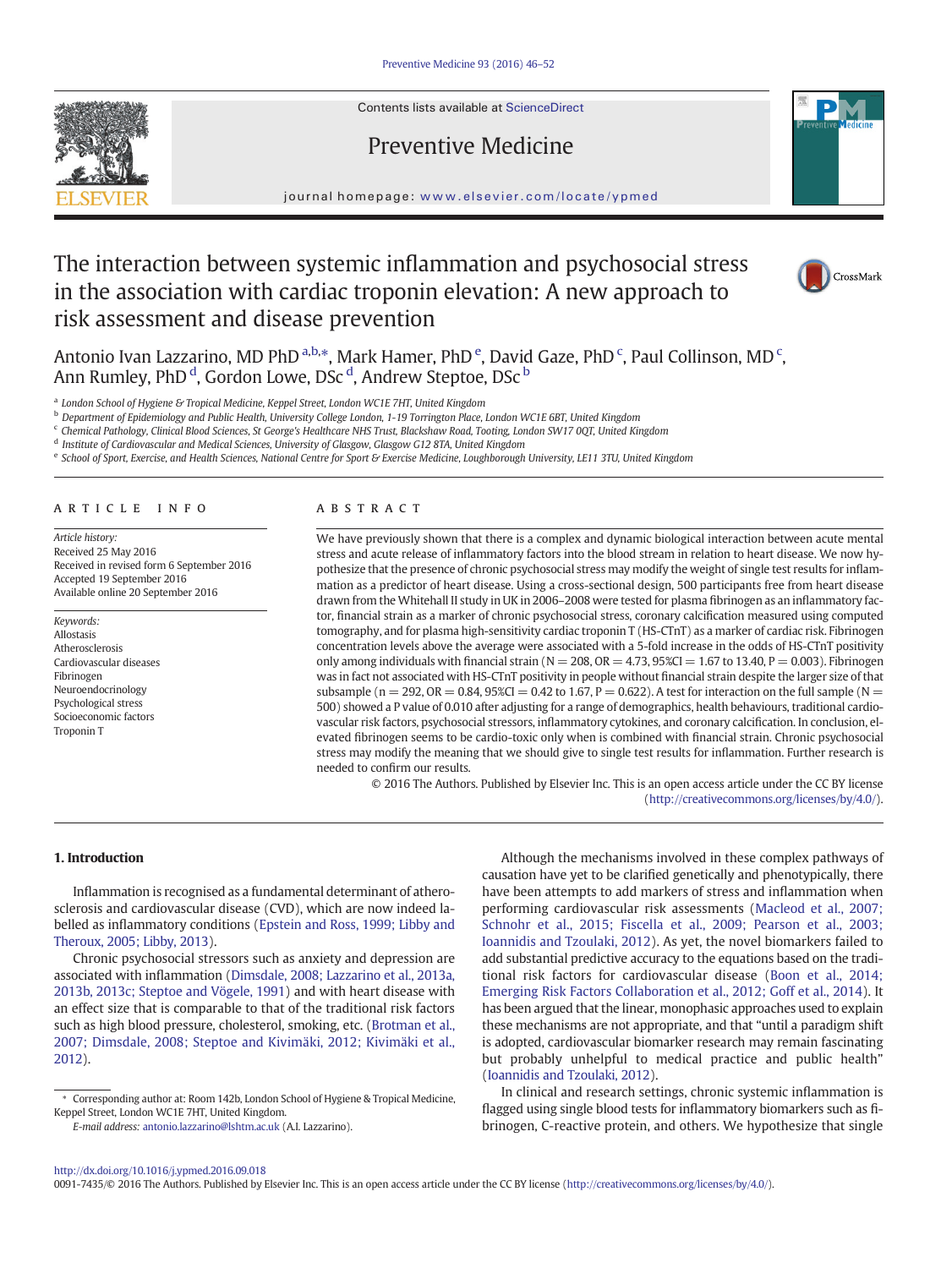tests for inflammation may have failed to add accuracy to predictive models because the results from those tests may vary due to an individual's exposure to psychosocial stress (either an unhealthy chronic exposure or a healthy acute exposure). In fact, in a laboratory-based experiment we found that the plasma concentration of inflammatory biomarkers can change very rapidly  $($  < 1 min) after one brief episode of mild mental stress [\(Lazzarino et al., 2015\)](#page-5-0). The kind of artificial stress that we have induced to our study participants was similar to the frequent, mild, stressful events of everyday life. It is therefore arguable that the concentration of inflammatory biomarkers in the blood has a physiological continuous oscillation during anyone's everyday life. Such instability affects the appropriateness of using single blood tests to flag chronic systemic inflammation. Furthermore, we found a counterintuitive association between baseline inflammation and the extent of inflammatory reaction to acute stress: people with low baseline inflammation had sharp and high inflammatory responses to acute stress, and this phenotype was associated with low cardiac risk. Conversely, people with higher baseline inflammation had blunted and lower inflammatory responses and presented higher cardiac risk [\(Lazzarino et](#page-5-0) [al., 2015\)](#page-5-0). Therefore, a finding of elevated inflammation might be an indicator of chronic elevation due to chronic psychosocial stress but also an indicator of a healthy acute response to a recent acute stressful event. In other words, a finding of elevated inflammation would be clinically unfavourable only if it is coupled with chronic psychosocial stress, and favourable if it is due to a healthy stress response in an individual with good psychosocial adaptation. These dynamics make single tests for inflammation further difficult to interpret when not impossible.

There are many inter-connected indicators of chronic psychosocial stress used in the medical literature ([Steptoe, 2007](#page-6-0)). Factors such as financial strain, job strain, and social network, can be measured objectively and represent someone's objective exposure to stress. On the other hand, factors such as depression and anxiety, although have more clinical meaning, are subjective mental representations. Nevertheless, there is evidence that low socioeconomic status is associated with depression and anxiety [\(Lazzarino et al., 2013a, 2013b\)](#page-5-0) and thus the option of using financial strain as a marker of chronic psychosocial stress has the advantage of being both an objective measure and that of being highly correlated with more clinical conditions such as anxiety and depression. We have preferred financial strain over employment grade because the latter may not necessarily imply psychosocial stress.

Fibrinogen is a plasma protein produced by the liver and is a major coagulation factor. It is a positive acute-phase reactant protein (i.e. its concentration increases with inflammation), it is traditionally considered as a risk factor for cardiac disease because it promotes formation of thrombus, and it is considered as an inflammatory cytokine [\(Lowe](#page-5-0) [et al., 2004; Stulnig, 2013](#page-5-0)).

Cardiac Troponin T is a marker of myocardial cell damage that is routinely measured in the peripheral blood plasma for the diagnosis of acute myocardial infarction in clinical settings. A high-sensitivity assay (HS-CTnT) has recently been developed and in healthy people it is associated with greater incidence of heart disease, cardiovascular mortality, and all-cause mortality, and is therefore considered the most proximal sentinel marker of heart disease [\(de Lemos et al., 2010; deFilippi et al.,](#page-5-0) [2010](#page-5-0)).

For those reasons the aim of this study was to determine if financial strain (marker of chronic psychosocial stress) modifies the association between single test results for fibrinogen (marker of inflammation) and positivity for plasma HS-CTnT (marker of cardiac risk), so that high financial strain would increase the effect size of that association.

# 2. Methods

# 2.1. Study design

This cross-sectional study involved participants drawn from the Whitehall II epidemiological cohort [\(Marmot et al., 1991](#page-5-0)) between 2006 and 2008 in the United Kingdom ([Hamer et al., 2010](#page-5-0)). The criteria for entry into the study included no history or objective signs of clinical or subclinical cardiovascular disease, no previous diagnosis or treatment of hypertension, inflammatory diseases, allergies, or kidney disease. Cardiovascular disease was defined as prior myocardial infarction, stable or unstable angina, revascularization procedure, heart failure, transient ischaemic attack, stroke, or electrocardiographic abnormalities (resting 12-lead electrocardiograms were taken). Volunteers were of white European origin, aged 53–76 years, and 56.5% were in full-time employment. Selection was stratified by grade of employment (current or most recent) to include both higher and lower socioeconomic status participants. From the initially invited participants ( $n = 1169$ ), 27.6% were not eligible (mainly due to use of prescribed medications) and 25.9% declined to take part. There was no evidence of selection bias due to those exclusions with respect to the known characteristics of the sample (demographics, health behaviours, and traditional cardiovascular risk factors). Participants were prohibited from using any anti-histamine or anti-inflammatory medication 7 days prior to testing and were rescheduled if they reported colds or other infections on the day of testing. Participants gave full informed consent to participate in the study and ethical approval was obtained from the University College London Hospital committee on the Ethics of Human Research.

# 2.2. Data collection

We carried out clinical examinations in a light- and temperaturecontrolled laboratory. Participants were instructed to refrain from drinking caffeinated beverages or smoking for at least 2 h before the study and not to have performed vigorous physical activity or consumed alcohol since the previous evening. Venipuncture was performed using a butterfly needle. Blood pressure was taken 30 min after needle insertion (using an automated UA-779 digital monitor), as well as saliva and fasting blood samples.

Financial strain was assessed with an adaptation of the economic strain measure of [Pearlin et al. \(1981\).](#page-6-0) This assesses difficulty paying one's bills, being able to replace items such as furniture or a car when needed, and being able to provide for one's family in terms of food, clothing, and medical care. Eight items were presented, with response options ranging from  $1 =$  no difficulty to  $3 =$  very great difficulty (Cronbach's alpha  $= 0.86$ ). Therefore possible values range from 8 (lowest financial strain) to 24 (highest financial strain) [\(Steptoe et al.,](#page-6-0) [2005](#page-6-0)). Other psychosocial stressors were assessed, including depression symptoms as measured using the Centre for Epidemiologic Studies Depression Scale (CES-D) [\(Eaton et al., 2004\)](#page-5-0), and mental quality of life as measured using the 36-item Short Form Health Survey (SF-36) [\(Ware](#page-6-0) [and Sherbourne, 1992\)](#page-6-0). We derived two scores from the SF-36: mental health (items 9b–d and 9f–h) and mental component (items 5, 6, 9, and 10). We also used the PANAS scale to measure positive and negative affect [\(Watson et al., 1988](#page-6-0)).

We determined plasma fibrinogen concentration by an automated Clauss assay in a MDA-180 coagulometer (Organon Teknika, Cambridge, UK) using the manufacturer's reagents and the International fibrinogen standard [\(Gaffney and Wong, 1992](#page-5-0)).

We measured cardiac troponin T plasma concentration using a highly sensitive assay on an automated platform (Elecsys 2010 Troponin T hs STAT, Roche Diagnostics) [\(Collinson, 2011; Giannitsis et al., 2010](#page-5-0)).

We assessed coronary artery calcification (CAC Agatston score) in separate sessions using electron beam computed tomography (GE Imatron C-150, San Francisco, CA, USA) as previously described [\(Anand et al., 2007\)](#page-5-0).

# 2.3. Data analysis

We recoded fibrinogen as a Z-score or as a binary variable. We set two different cut-off points for the binary categorisation so that we could evaluate whether the interaction between fibrinogen and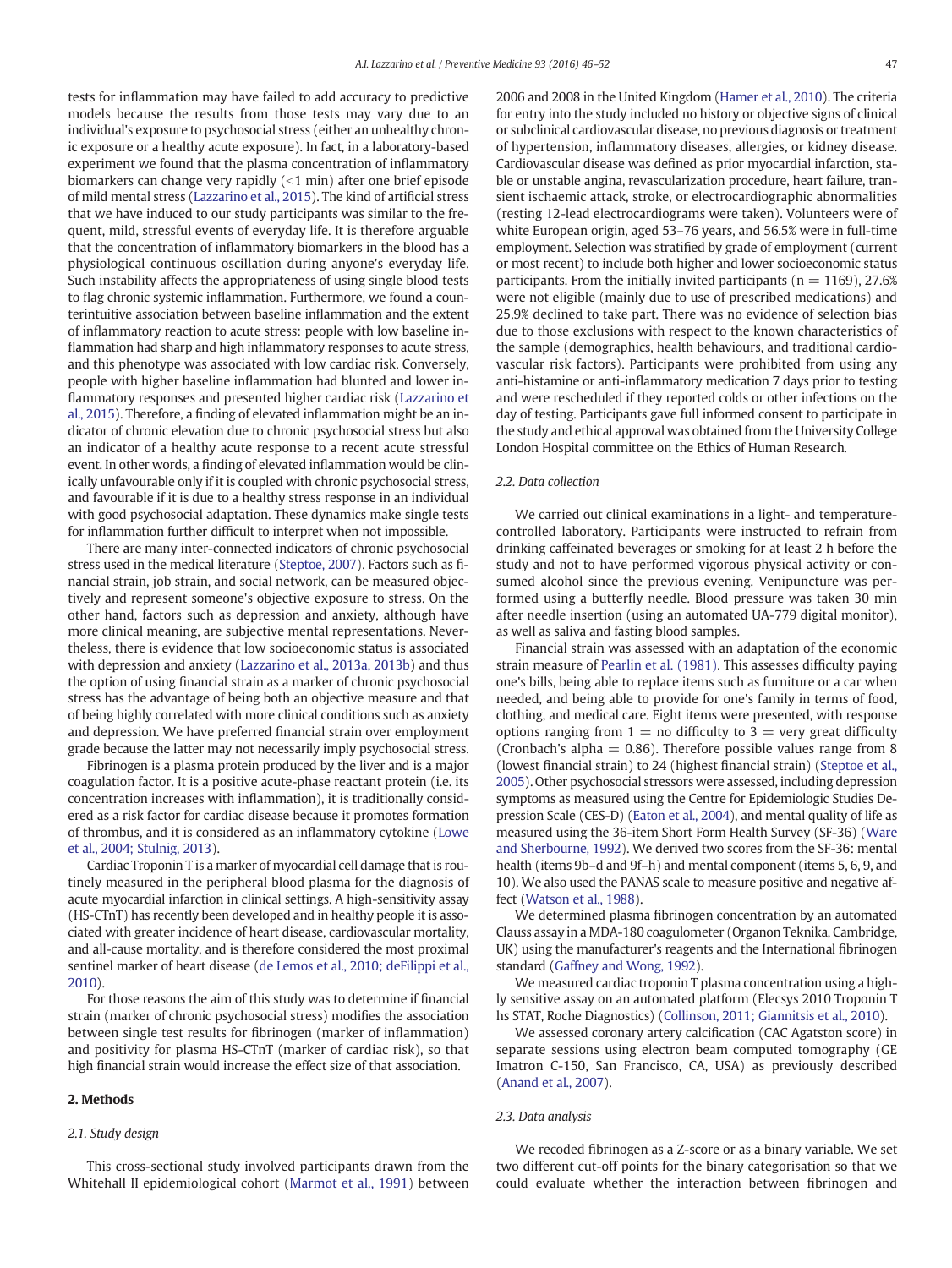financial strain was consistently present at different levels of fibrinogen elevation. Cut-off points were set at 300 mg/dL (median and mean value) or at 400 mg/dL (established clinical upper limit for normal values) [\(Schmaier, 2012\)](#page-6-0).

Financial strain was considered as a binary variable ( $0 =$  absent;  $1 =$ present) with a cut-off using the minimum score of eight (58.4% of the sample scored eight). An interaction parameter was calculated by multiplying fibrinogen (Z-score) and financial strain (binary) together. Agatston CAC score had a right-skewed distribution and it was transformed into an ordered categorical variable with four categories (cutoffs at 0, 100, and 400). HS-CTnT was cut into a binary variable (detectable vs undetectable) because only about 17% of the sample had positive values.

We used multiple logistic regression models to examine the combined association of plasma fibrinogen concentration and financial strain with HS-CTnT. The interaction between fibrinogen and financial strain was firstly assessed by means of stratified analyses, which have the disadvantage of reducing the analytic sample size and the advantage of giving a visual impression of the interaction. We then assessed the interaction in the full sample using the multiplicative parameter as a covariate. We adjusted for demographics such as age, gender, and employment grade, and for health behaviours such as physical activity, smoking and alcohol intake because they are related to CVD and may confound the association between fibrinogen and HS-CTnT. We also took into account clinical variables that are known to be linked with CVD such as Body Mass Index (BMI), blood pressure, glycated haemoglobin (HbA1c), triglycerides, Low-Density Lipoprotein cholesterol (LDL), and total/High-Density Lipoprotein (HDL) cholesterol ratio. Moreover, we adjusted for circulating markers of inflammation and endothelial dysfunction such as High-Sensitivity C-Reactive Protein (HS-CRP), salivary cortisol, High-Sensitivity Interleukin-6 (HS-IL-6), von Willebrand Factor (vWF), and Monocyte Chemoattractant Protein-1 (MCP-1) to account for vascular inflammation and endothelial dysfunction. We also adjusted for chronic psychosocial stressors including CES-D score, SF-36 scores, positive affect, negative affect, to assess if financial strain was independent from them. Finally, we adjusted for Agatston CAC score to examine whether the interaction between fibrinogen and financial strain was independent of underlying coronary atherosclerosis.

Financial strain was considered a priori as the best candidate for the role of effect modifier, for the reasons explained in the Introduction. However, we carried out additional analyses to also test the other psychosocial variables for interaction.

Missing values were minimal  $\left($  < 1%), were only present in the covariates, and were imputed using multiple chained equations [\(Royston and](#page-6-0) [White, 2011\)](#page-6-0). Complete case analysis gave very similar results (data shown in the Appendix). We evaluated the extent of multicollinearity among covariates by computing one-to-one correlation coefficients and by examining variance inflation factors (VIF) ("[Regression with](#page-6-0) [Stata Web Book: Chapter 2 - Regression Diagnostics,](#page-6-0)", n.d.). We performed several sensitivity analyses: CAC was log-transformed (zero values were recoded to values equal to the half of the smallest value in the dataset) as well as other right-skewed covariates; SF-36 mental health and SF-36 mental component showed left-skewed distributions and we recoded their values to their reciprocal before the log-transformation. We used both the Wald test and the Likelihood Ratio test to assess the interactions.

A total of 543 people participated in the study, but 42 (7.7%) had missing information for HS-CTnT or fibrinogen due to insufficient blood samples and were therefore excluded. One participant had missing information for financial strain. The final analytic sample comprised 500 disease-free participants aged 63 years on average (standard deviation  $[SD] = 5.7$  of whom 55.2% were men. The excluded participants did not differ significantly from the main sample on any of the covariates.

# 3. Results

Financial strain was present in 41.6% of our sample. The average concentration of fibrinogen in the peripheral blood plasma was 314 mg/dL  $(SD = 60.7)$ , and 17.0% showed positivity for HS-CTnT in the peripheral blood plasma.

Table 1 describes the sample according to financial strain. The description of skewed variables is presented using medians and interquartile ranges (IQR). People with financial strain tended to have higher concentrations of fibrinogen, to have lower grades of employment, to be less physically active, to have lower HDL cholesterol, and to score poorly in other psychosocial measures.

### Table 1

Characteristics of the study sample by categories of financial strain for 500 disease-free participants drawn from the Whitehall II epidemiological cohort between 2006 and 2008 in United Kingdom.

| Factor and category                                            | Financial strain | P                |             |               |         |
|----------------------------------------------------------------|------------------|------------------|-------------|---------------|---------|
|                                                                | No               |                  | Yes         |               |         |
|                                                                | $(n = 292)$      |                  | $(n = 208)$ |               |         |
| Fibrinogen (mean mg/dL $\pm$ SD)                               | 307.4            | $\pm$<br>56.5    | 322.1       | $\pm$<br>65.3 | 0.008   |
| Age (mean years $\pm$ SD)                                      | 62.9             | ± 5.4            | 63.1        | ± 6.1         | 0.741   |
| Male $(\%)$                                                    | 55.1             |                  | 55.3        |               | 0.973   |
| Latest grade of employment (%)                                 |                  |                  |             |               | < 0.001 |
| Higher                                                         | 46.2             |                  | 28.4        |               |         |
| Intermediate                                                   | 36.3             |                  | 44.2        |               |         |
| Lower                                                          | 17.5             |                  | 27.4        |               |         |
| Current smoker (%)                                             | 4.5              |                  | 6.3         |               | 0.374   |
| Alcohol consumption (%)                                        |                  |                  |             |               | 0.633   |
| No alcohol                                                     | 13.0             |                  | 19.2        |               |         |
| Below recommended levels                                       | 75.0             |                  | 64.9        |               |         |
| Above recommended levels                                       | 12.0             |                  | 15.9        |               |         |
| Hours of physical activity per week (%)                        |                  |                  |             |               | 0.073   |
| <1 h                                                           | 21.7             |                  | 25.3        |               |         |
| $1-4h$                                                         | 30.4             |                  | 35.2        |               |         |
| $5-7h$                                                         | 23.8             |                  | 21.3        |               |         |
| >7 h                                                           | 24.1             |                  | 18.3        |               |         |
| Body mass index (mean $\text{Kg/m}^2 \pm \text{SD}$ )          | 25.6             | ± 3.8            | 26.1        | $\pm 3.9$     | 0.179   |
| Systolic blood pressure (mean mm Hg $\pm$<br>SD)               | 128.3            | $_{\pm}$<br>15.7 | 130.1       | 士<br>15.8     | 0.221   |
| Diastolic blood pressure (mean mm Hg $\pm$<br>SD)              | 69.6             | $\pm 8.9$        | 69.9        | $\pm 8.5$     | 0.694   |
| Glycated haemoglobin (mean $\% \pm SD$ )                       | 5.5              | $\pm 0.5$        | 5.5         | $\pm 0.4$     | 0.659   |
| Triglycerides (median $g/L \pm IQR$ )                          | 1.1              | $\pm 0.8$        | 1.2         | $\pm 0.7$     | 0.974   |
| HDL (mean mmol/L $\pm$ SD)                                     | 1.7              | $\pm 0.5$        | 1.6         | $\pm 0.4$     | 0.047   |
| LDL (mean mmol/L $\pm$ SD)                                     | 3.0              | $\pm 0.9$        | 3.0         | $\pm 0.8$     | 0.591   |
| Total cholesterol (mean mmol/ $L \pm SD$ )                     | 5.3              | $\pm 0.9$        | 5.3         | $\pm 0.9$     | 0.692   |
| Total cholesterol/HDL ratio (mean $\pm$ SD)                    | 3.3              | $\pm 1.1$        | 3.4         | $\pm 1.0$     | 0.284   |
| HS-CRP (median mg/L $\pm$ IQR)                                 | 1.0              | $\pm 1.3$        | 1.0         | $\pm 1.6$     | 0.149   |
| Salivary cortisol (mean nmol/L $\pm$ SD)                       | 6.5              | ± 4.1            | 6.6         | $\pm 4.8$     | 0.681   |
| HS-IL-6 (median $pg/ml \pm IQR$ )                              | 1.1              | $\pm 0.8$        | 1.2         | $\pm 0.9$     | 0.537   |
| Von Willebrand factor (mean $% \pm SD$ )                       | 104.2            | $_{\pm}$<br>39.6 | 105.8       | 士<br>39.9     | 0.648   |
| MCP-1 (median pg/mL $\pm$ IQR)                                 | 137.2            | $^{+}$<br>60.9   | 138.4       | $\pm$<br>53.5 | 0.431   |
| CES-D (median score $\pm$ IQR)                                 | 4.0              | ±7.0             | 6.0         | ±8.0          | 0.002   |
| SF-36 mental health (median score $\pm$ IQR)                   | 84.0             | Ŧ.<br>16.0       | 80.0        | $\pm$<br>20.0 | 0.001   |
| SF-36 mental component (median score $\pm$<br>IOR)             | 85.1             | $\pm$<br>10.8    | 82.0        | $\pm$<br>16.6 | < 0.001 |
| Positive affect (median score $\pm$ IQR)                       | 25.0             | $\pm 8.0$        | 22.0        | $\pm 8.0$     | < 0.001 |
| Negative affect (median score $\pm$ IQR)                       | 2.0              | $\pm 4.0$        | 4.0         | ± 5.0         | 0.001   |
| Agatston coronary calcium score (%)                            |                  |                  |             |               | 0.954   |
| None                                                           | 42.5             |                  | 44.7        |               |         |
| < 100                                                          | 32.9             |                  | 31.7        |               |         |
| $<$ 400                                                        | 16.4             |                  | 12.5        |               |         |
| $400 +$                                                        | 8.2              |                  | 11.1        |               |         |
| HS-CTnT detectable (%)                                         | 17.5             |                  | 16.3        |               | 0.743   |
| HS-CTnT concentration if detectable<br>(median ng/L $\pm$ IQR) | 5.6              | $\pm 3.9$        | 5.8         | $\pm$ 4.4     | 0.661   |

 $SD =$  standard deviation. IQR = interquartile range. P values were computed using the likelihood ratio test. Ordered categorical variables such as employment grade, alcohol consumption, physical activity, and coronary calcium score were treated as linear (test for trend).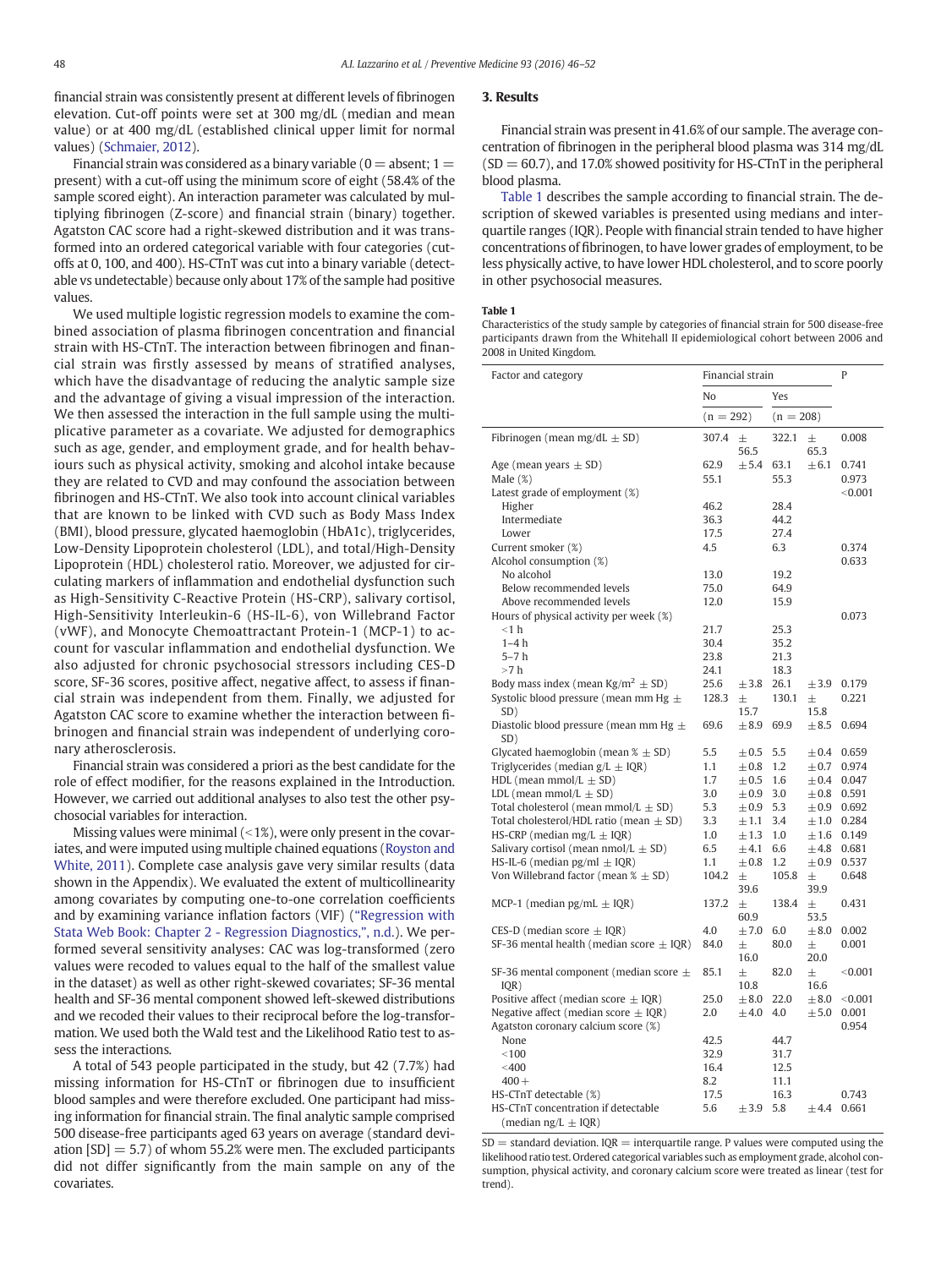# <span id="page-3-0"></span>Table 2

Multiple logistic regression models for the association between plasma fibrinogen concentrations and plasma detectable HS-CTnT by strata of financial strain.

| Subgroup                                                                                       | N                        | Binary exposure variable                                                                                                                                               | Type of multiple logistic regression model for HS-CTnT positivity |                                                                                                         |                                                                                                                       |                              |                                                                                                                    |                                  |                              |                                                                                                                    |                                  |
|------------------------------------------------------------------------------------------------|--------------------------|------------------------------------------------------------------------------------------------------------------------------------------------------------------------|-------------------------------------------------------------------|---------------------------------------------------------------------------------------------------------|-----------------------------------------------------------------------------------------------------------------------|------------------------------|--------------------------------------------------------------------------------------------------------------------|----------------------------------|------------------------------|--------------------------------------------------------------------------------------------------------------------|----------------------------------|
|                                                                                                |                          |                                                                                                                                                                        | Adjusted for demographics <sup>a</sup>                            |                                                                                                         | Further adjusted for health<br>behaviours, cardiovascular risk<br>factors, and psychosocial<br>stressors <sup>b</sup> |                              | Full model (further adjusted for<br>inflammatory cytokines and<br>coronary calcification) $c$                      |                                  |                              |                                                                                                                    |                                  |
|                                                                                                |                          |                                                                                                                                                                        | <b>OR</b>                                                         | (95% CI)                                                                                                | P                                                                                                                     | <b>OR</b>                    | (95% CI)                                                                                                           | P                                | <b>OR</b>                    | (95% CI)                                                                                                           | P                                |
| Low financial strain<br>High financial strain<br>Low financial strain<br>High financial strain | 292<br>208<br>292<br>208 | Fibrinogen ( $>300$ vs $\leq 300$ mg/dL)<br>Fibrinogen ( $>300$ vs $\leq 300$ mg/dL)<br>Fibrinogen (>400 vs $\leq$ 400 mg/dL)<br>Fibrinogen (>400 vs $\leq$ 400 mg/dL) | 0.84<br>4.73<br>0.40<br>3.90                                      | $(0.42 \text{ to } 1.67)$<br>(1.67 to 13.40)<br>$(0.08 \text{ to } 2.00)$<br>$(1.22 \text{ to } 12.49)$ | 0.622<br>0.003<br>0.263<br>0.022                                                                                      | 0.87<br>4.82<br>0.29<br>4.43 | $(0.40 \text{ to } 1.90)$<br>$(1.43 \text{ to } 16.22)$<br>$(0.05 \text{ to } 1.67)$<br>$(1.05 \text{ to } 18.68)$ | 0.735<br>0.011<br>0.167<br>0.043 | 0.91<br>3.86<br>0.26<br>2.69 | $(0.40 \text{ to } 2.08)$<br>$(1.02 \text{ to } 14.53)$<br>$(0.04 \text{ to } 1.91)$<br>$(0.55 \text{ to } 13.12)$ | 0.820<br>0.046<br>0.186<br>0.221 |

<sup>a</sup> Adjusted for age, gender, and latest grade of employment.<br><sup>b</sup> Eurther adjusted for CES-D, SE-36 mental health, SE-36 men

<sup>b</sup> Further adjusted for CES-D, SF-36 mental health, SF-36 mental component, positive affect, negative affect, smoking, alcohol consumption, physical activity, systolic and diastolic blood pressure, LDL, total cholesterol/HDL ratio, triglycerides, glycated haemoglobin, and BMI.

Further adjusted for HS-CRP, salivary cortisol, HS-IL-6, vWF, MCP-1, and Agatston coronary calcification score.

Table 2 shows the output from several logistic regression models run after stratification for financial strain. After adjusting for demographic variables, fibrinogen concentration levels above the average were associated with a 5-fold increase in the odds of HS-CTnT positivity only among individuals with financial strain ( $N = 208$ ,  $OR = 4.73$ ,  $95\%CI = 1.67$  to 13.40,  $P = 0.003$ ). Fibrinogen was not associated with HS-CTnT positivity in people without financial strain, despite the larger size of that subsample ( $n = 292$ ,  $OR = 0.84$ ,  $95\%CI = 0.42$  to 1.67,  $P = 0.622$ ). Further multiple adjustments did not change the pattern of results noticeably. The results were also similar when we applied an alternative cut-off point to mark elevated fibrinogen (400 mg/dL instead of the average 300 mg/dL).

Table 3 shows unstratified analyses, in which the synergy between financial strain and fibrinogen was tested using an interaction parameter as a covariate in the full sample. There was very strong evidence of an interaction after adjusting for age and gender ( $OR = 2.09$ ,  $95\%$ CI = 1.25 to 3.52, P = 0.005). The strength of association did not decrease after further multiple adjustments, although the extent of statistical evidence decreased but remained significant ( $OR = 2.07$ ,  $95\%CI =$ 1.19 to 3.60,  $P = 0.010$ .

[Table 4](#page-4-0) shows the full output from the fully-adjusted multiple logistic regression model. Fibrinogen and financial strain did not show any association with HS-CTnT, but there was a clear interaction between these variables ( $P = 0.010$ ), therefore fibrinogen may be a risk factor for HS-CTnT elevation only when financial strain is present. No other covariates in the model showed any evidence of association with the outcome apart from age ( $P < 0.001$ ) and gender ( $P < 0.001$ ).

None of other psychosocial variables (CES-D, SF-36 mental health, SF-36 mental component, positive affect, and negative affect) showed any evidence of interaction with fibrinogen when they replaced financial strain.

The exclusion of one or more of those covariates showing multicollinearity (correlation coefficient  $> 0.35$  or VIF  $<$  3) in rotation and/or in combination did not alter the results distinctively. All sensitivity analyses gave similar results to the main analyses.

## 4. Discussion

Our results indicate that a single test result of elevated fibrinogen might be associated with higher risk of cardiac disease only when it is accompanied with financial strain.

We are therefore proposing a new approach to cardiovascular risk assessment: inflammation and psychosocial stress may interact with each other in the promotion of heart disease. Our results may help

# Table 3

Multiple logistic regression models for the association of plasma fibrinogen concentration, financial strain, and an interaction parameter with plasma detectable HS-CTnT (n = 500).

| Model for detectable HS-CTnT                                                                     | Mutually-adjusted exposure variables | <b>OR</b> | $(95\%CI)$                | P     |
|--------------------------------------------------------------------------------------------------|--------------------------------------|-----------|---------------------------|-------|
| 1. No further adjustments                                                                        | Fibrinogen                           | 0.98      | $(0.70 \text{ to } 1.36)$ | 0.893 |
|                                                                                                  | Financial strain                     | 0.80      | $(0.48 \text{ to } 1.34)$ | 0.401 |
|                                                                                                  | Interaction                          | 1.63      | $(1.02 \text{ to } 2.61)$ | 0.043 |
| 2. Further adjusted for age and gender                                                           | Fibrinogen                           | 0.85      | $(0.59 \text{ to } 1.21)$ | 0.363 |
|                                                                                                  | Financial strain                     | 0.77      | $(0.44 \text{ to } 1.36)$ | 0.373 |
|                                                                                                  | Interaction                          | 2.09      | $(1.25 \text{ to } 3.52)$ | 0.005 |
| 3. Further adjusted for latest grade of employment                                               | Fibrinogen                           | 0.83      | $(0.58 \text{ to } 1.19)$ | 0.318 |
|                                                                                                  | Financial strain                     | 0.75      | $(0.42 \text{ to } 1.32)$ | 0.312 |
|                                                                                                  | Interaction                          | 2.07      | $(1.23 \text{ to } 3.47)$ | 0.006 |
| 4. Further adjusted for CES-D, SF-36 mental health, SF-36 mental component, positive affect,     | Fibrinogen                           | 0.84      | $(0.58 \text{ to } 1.21)$ | 0.354 |
| and negative affect                                                                              | Financial strain                     | 0.77      | $(0.43 \text{ to } 1.40)$ | 0.397 |
|                                                                                                  | Interaction                          | 2.07      | $(1.23 \text{ to } 3.51)$ | 0.007 |
| 5. Further adjusted for smoking, alcohol consumption, and physical activity                      | Fibrinogen                           | 0.84      | $(0.58 \text{ to } 1.22)$ | 0.366 |
|                                                                                                  | Financial strain                     | 0.77      | $(0.43 \text{ to } 1.39)$ | 0.390 |
|                                                                                                  | Interaction                          | 2.07      | (1.27 to 3.52)            | 0.007 |
| 6. Further adjusted for systolic and diastolic blood pressure, LDL, total cholesterol/HDL ratio, | Fibrinogen                           | 0.80      | $(0.55 \text{ to } 1.16)$ | 0.236 |
| triglycerides, glycated haemoglobin, and BMI                                                     | Financial strain                     | 0.78      | $(0.43 \text{ to } 1.44)$ | 0.432 |
|                                                                                                  | Interaction                          | 2.07      | $(1.20 \text{ to } 3.55)$ | 0.009 |
| 7. Further adjusted for HS-CRP, salivary cortisol, HS-IL-6, vWF, and MCP-1                       | Fibrinogen                           | 0.72      | $(0.47 \text{ to } 1.09)$ | 0.117 |
|                                                                                                  | Financial strain                     | 0.80      | $(0.43 \text{ to } 1.47)$ | 0.475 |
|                                                                                                  | Interaction                          | 2.11      | $(1.22 \text{ to } 3.67)$ | 0.008 |
| 8. Further adjusted for Agatston coronary calcification score with 4 categories                  | Fibrinogen                           | 0.71      | $(0.47 \text{ to } 1.07)$ | 0.105 |
|                                                                                                  | Financial strain                     | 0.80      | $(0.43 \text{ to } 1.48)$ | 0.473 |
|                                                                                                  | Interaction                          | 2.07      | $(1.19 \text{ to } 3.60)$ | 0.010 |

The OR pertaining to fibrinogen is for one standard deviation increase from the mean (Z score). Financial strain is a binary variable (1 vs 0). Interaction = multiplication between fibrinogen and financial strain.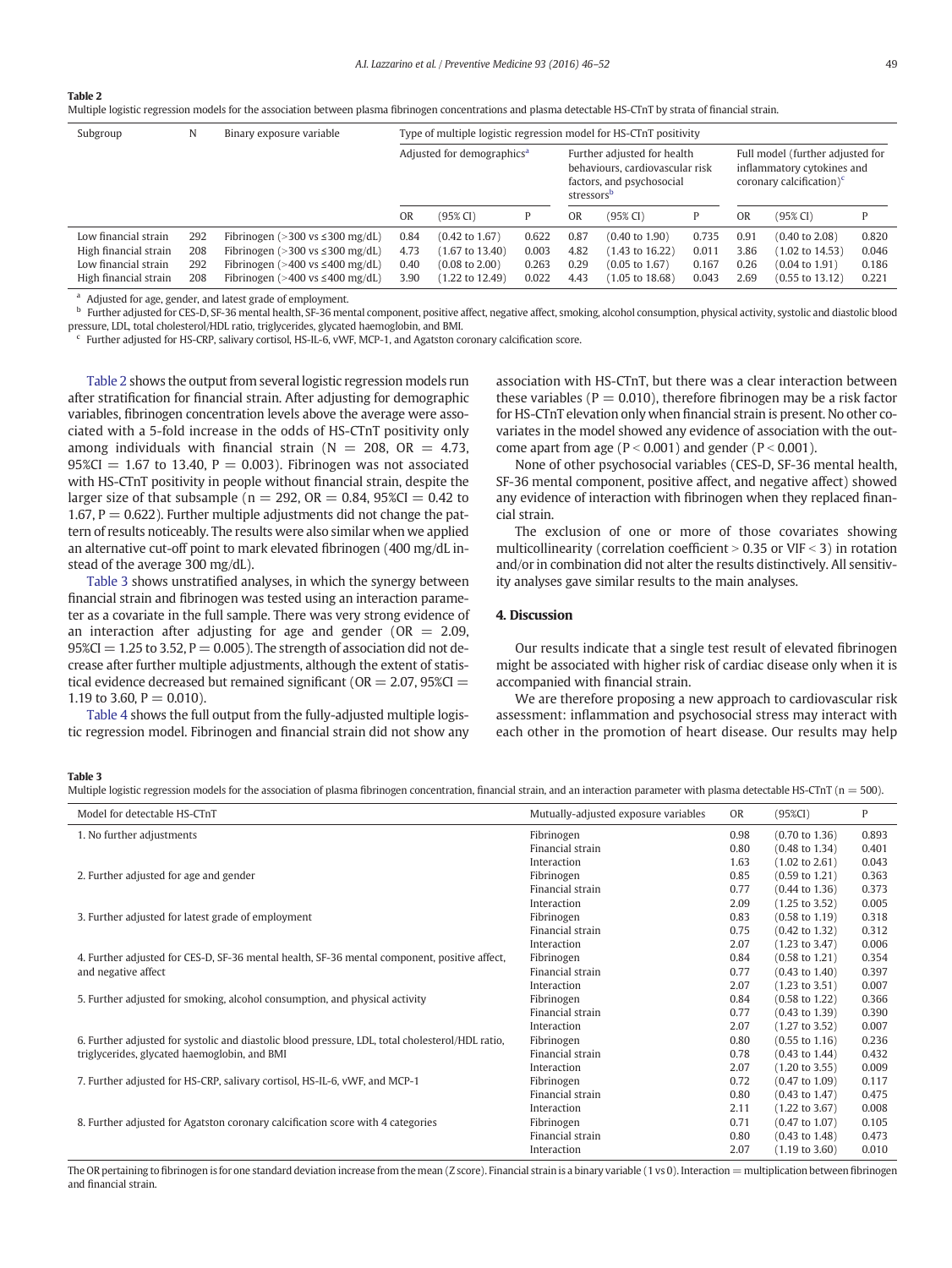# <span id="page-4-0"></span>Table 4

Full output from the final fully-adjusted multiple logistic regression model for the association of plasma fibrinogen concentrations, financial strain, and their interaction with plasma detectable HS-CTnT ( $n = 500$ ).

| Exposure variables                        | Mutually-adjusted OR for detectable HS-CTnT | $(95\%CI)$                 | $\mathbf{P}$ |
|-------------------------------------------|---------------------------------------------|----------------------------|--------------|
| Fibrinogen                                | 0.71                                        | $(0.47 \text{ to } 1.07)$  | 0.105        |
| Financial strain                          | 0.80                                        | $(0.43 \text{ to } 1.48)$  | 0.473        |
| Interaction fibrinogen X financial strain | 2.07                                        | $(1.19 \text{ to } 3.60)$  | 0.010        |
| Age                                       | 1.19                                        | $(1.12 \text{ to } 1.26)$  | < 0.001      |
| Male                                      | 5.34                                        | $(2.51 \text{ to } 11.36)$ | < 0.001      |
| Latest grade of employment                | 1.16                                        | $(0.77$ to $1.73)$         | 0.478        |
| CES-D                                     | 0.98                                        | $(0.91 \text{ to } 1.07)$  | 0.706        |
| SF-36 mental health                       | 1.01                                        | $(0.97 \text{ to } 1.05)$  | 0.769        |
| SF-36 mental component                    | 0.98                                        | $(0.94 \text{ to } 1.02)$  | 0.263        |
| Positive affect                           | 0.99                                        | $(0.94 \text{ to } 1.04)$  | 0.580        |
| Negative affect                           | 0.91                                        | $(0.82 \text{ to } 1.02)$  | 0.105        |
| Alcohol consumption                       | 0.90                                        | $(0.52 \text{ to } 1.54)$  | 0.693        |
| Physical activity                         | 0.93                                        | $(0.71 \text{ to } 1.22)$  | 0.613        |
| Smoking                                   | 1.09                                        | $(0.24 \text{ to } 5.00)$  | 0.911        |
| Systolic blood pressure                   | 1.00                                        | $(0.97 \text{ to } 1.02)$  | 0.841        |
| Diastolic blood pressure                  | 1.00                                        | $(0.95 \text{ to } 1.05)$  | 0.944        |
| <b>LDL</b>                                | 1.13                                        | $(0.68 \text{ to } 1.88)$  | 0.624        |
| Total cholesterol/HDL ratio               | 0.91                                        | $(0.53 \text{ to } 1.55)$  | 0.721        |
| Glycated haemoglobin                      | 1.41                                        | $(0.81$ to $2.45)$         | 0.221        |
| <b>BMI</b>                                | 1.05                                        | $(0.96 \text{ to } 1.15)$  | 0.288        |
| Triglycerides                             | 0.55                                        | $(0.28 \text{ to } 1.06)$  | 0.072        |
| $HS$ -IL-6                                | 0.99                                        | $(0.66 \text{ to } 1.48)$  | 0.970        |
| HS-CRP                                    | 1.06                                        | $(0.92 \text{ to } 1.23)$  | 0.416        |
| Cortisol                                  | 1.03                                        | $(0.96 \text{ to } 1.09)$  | 0.416        |
| vWF                                       | 1.00                                        | $(1.00 \text{ to } 1.01)$  | 0.203        |
| $MCP-1$                                   | 1.00                                        | $(0.99 \text{ to } 1.00)$  | 0.602        |
| Agatston coronary calcification score     | 1.28                                        | $(0.96 \text{ to } 1.71)$  | 0.091        |

The OR pertaining to fibrinogen is for one standard deviation increase from the mean (Z score). Financial strain is a binary variable (1 vs 0). Interaction = multiplication between fibrinogen and financial strain. The ORs pertaining to the other variables are for one unit increase, except for ordered categorical variables employment grade, alcohol consumption, physical activity, and coronary calcification score, for which the ORs are for one category increase.

understand why inflammatory biomarkers are not able to improve the prediction of cardiac events in spite of inflammation being the necessary precursor of heart disease: since the concentration of inflammatory biomarkers in the peripheral blood plasma changes very rapidly in response to changes in environmental factors such as acute stress, the presence or absence of chronic stress modifies the weight that we should give to normal or abnormal test results for inflammation. Our results suggest that in some instances such weight may even be overturned, i.e. that abnormal test results may be associated with favourable outcomes. Therefore an accurate risk assessment based on single tests for inflammatory biomarkers becomes possible only after taking environmental factors into account in an appropriate way.

We have used one established marker for psychosocial stress and one for systemic inflammation, but both stress and inflammation are umbrella terms for a range of indicators and interconnected markers within each domain, and each indicator measures different but often related aspects of each phenomenon, thus future research must focus on the identification and on the isolation of the most important markers, i.e. those that show the highest degree of interaction. We found an interaction between stress and inflammation only when we used financial strain as a marker of stress. However, we cannot be sure that financial strain is intrinsically more valuable or more able to capture certain important psychosocial aspects compared to the other available markers; financial strain has the advantage of being an objective measure and therefore it may just be a more accurate and more efficient marker compared to the others from a statistical perspective. Interaction tests are in fact known to have low power and therefore require large samples and very accurate measures. Hence, we cannot rule out the hypothesis that if these analyses were replicated on a larger sample, the other stress markers would similarly show interaction with inflammation. Future research may also examine other markers of inflammation.

Our outcome was HS-CTnT, which is a recognised indicator of myocardial damage and the most proximal sentinel marker for cardiac disease, but it is necessary to challenge our results using a recorded clinical event as an outcome.

Regarding sample size, interaction tests are known to require large sample sizes to have sufficient statistical power and this fact further strengthens our results achieved with a relatively small sample. However, the precision of the estimates might be improved if these analyses were applied on a larger sample, as some of our estimates showed large confidence intervals.

No other covariates in our full model showed good evidence of association with the outcome (apart from age and gender, which are known determinants of heart disease), and the variable measuring the stressinflammation interaction was by far the strongest in terms of effect size and statistical significance. Therefore the effect of stress-inflammation interactions may be higher than those of established risk factors for heart disease such as blood pressure and cholesterol, and moreover the interaction appeared to be very robust and independent from other factors since its coefficient did not change after a number of multiple stepwise adjustments ([Table 3](#page-3-0)).

The prevalence of detectable HS-CTnT in our sample (17.0%) was similar to that reported in a nationally-representative CVD-free population sample in USA (15.7%) ([de Lemos et al., 2010](#page-5-0)), and our normal range (mean  $\pm$  1.96\*SD) for plasma fibrinogen was 195 to 433 mg/dL, which almost perfectly overlaps with the reference range for normal values used in clinical practice (200 to 400 mg/dL) ([Schmaier, 2012](#page-6-0)). These findings suggest that the selection of participants was unbiased.

Our study involved participants free from cardiovascular disease because we are interested in the primary prevention of heart disease. This approach has the disadvantage of generating results that are not necessarily applicable to the general population or to high-risk groups. Therefore analyses on wider and more representative population groups are necessary to generalise our results.

This is a cross-sectional study and therefore we cannot determine the causal sequence. Stress-inflammation interactions may contribute to early signs of heart disease, or people at an early stage of cardiac disease may be more prone to disturbed stress-inflammation interactions.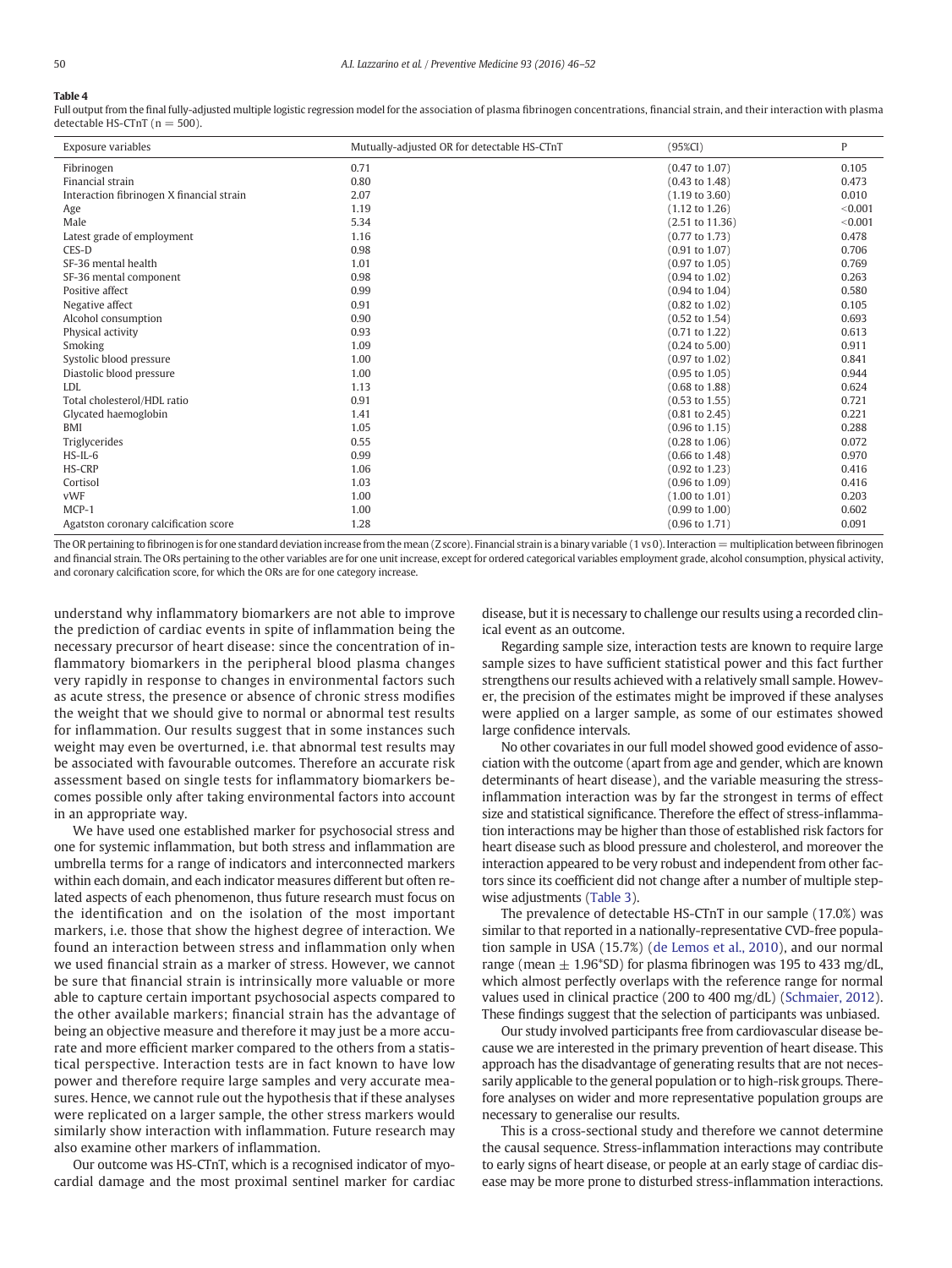<span id="page-5-0"></span>If these findings were confirmed in larger, prospective studies against robust cardiovascular events, they might open new approaches to cardiovascular risk assessment in medical research. The results from a single blood measure are not ideal and a continuous monitoring of these parameters in conjunction with environmental factors seem more appropriate, something that might become possible with the advent of new technological devices able to capture real-time data (either self-reported or physiological) in synchrony with biological markers.

The results from our research suggest that a finding of elevated plasma fibrinogen may be the result of a healthy acute response to stress and therefore it cannot always be interpreted as a marker of poorer health. Moreover, there may be other reasons for a finding of elevated inflammation, which also may be or may be not associated with chronic inflammation and disease, including genetic, metabolic, and personality traits. Future research should take those possibilities into consideration.

No participants in our study reported acute mental stress reaction to the needle insertion and the blood draw. We think that this due to the fact that all our participants were volunteers and were informed about the procedure prior to the testing sessions. Therefore it is highly likely that none of them was prone to overreacting to the acute stress caused by a needle insertion and a blood draw. To the contrary, during real-life clinical assessments some people may overreact to that kind of acute stress and may release inflammatory factors as well as cardiac troponin in response to the perceived stress. This phenomenon can lead to wrong diagnosis.

In conclusion, elevated fibrinogen seems to be cardio-toxic only when is combined with financial strain. The presence of chronic psychosocial stress may modify the weight that we should give to single test results for inflammation. Further research is needed to confirm our results.

# Transparency document

The [Transparency document](http://dx.doi.org/10.1016/j.ypmed.2016.06.032) associated with this article can be found, in online version.

# Acknowledgments and disclosures

This research was supported by the British Heart Foundation (grant code RG/10/005/28296), United Kingdom. The funders played no role in any phase of the study. All authors declare no conflict of interest of any kind. All authors have made substantial contribution to the conception and design of the study, the acquisition of data, the interpretation of the results, and the critical review of the article. AIL drafted the article and carried out the data analysis and takes responsibility for the accuracy of the analysis. All authors have approved the final article.

# Appendix A. Supplementary data

Supplementary data to this article can be found online at [http://dx.](doi:10.1016/j.ypmed.2016.09.018) [doi.org/10.1016/j.ypmed.2016.09.018](doi:10.1016/j.ypmed.2016.09.018).

## References

- Anand, D.V., Lim, E., Darko, D., Bassett, P., Hopkins, D., Lipkin, D., Corder, R., Lahiri, A., 2007. Determinants of progression of coronary artery calcification in type 2 diabetes role of glycemic control and inflammatory/vascular calcification markers. J. Am. Coll. Cardiol. 50, 2218–2225. http://dx.doi.org/[10.1016/j.jacc.2007.08.032.](http://dx.doi.org/10.1016/j.jacc.2007.08.032)
- Boon, N., Boyle, R., Bradbury, K., Buckley, J., Connolly, S., Craig, S., Deanfield, J., Doherty, P., Feher, M., Fox, K., et al., 2014. [Joint British Societies' consensus recommendations for](http://refhub.elsevier.com/S0091-7435(16)30275-4/rf0010) [the prevention of cardiovascular disease \(JBS3\). Heart 100, ii1](http://refhub.elsevier.com/S0091-7435(16)30275-4/rf0010)-ii67.
- Brotman, D.J., Golden, S.H., Wittstein, I.S., 2007. The cardiovascular toll of stress. Lancet 370, 1089–1100. http://dx.doi.org[/10.1016/S0140-6736\(07\)61305-1.](http://dx.doi.org/10.1016/S0140-6736(07)61305-1)
- Collinson, P.O., 2011. Sensitive troponin assays. J. Clin. Pathol. 64, 845–849. http://dx.doi. org[/10.1136/jclinpath-2011-200164](http://dx.doi.org/10.1136/jclinpath-2011-200164).
- de Lemos, J.A., Drazner, M.H., Omland, T., Ayers, C.R., Khera, A., Rohatgi, A., Hashim, I., Berry, J.D., Das, S.R., Morrow, D.A., McGuire, D.K., 2010. Association of troponin T detected with a highly sensitive assay and cardiac structure and mortality risk in the general population. JAMA, J. Am. Med. Assoc. 304, 2503–2512. http://dx.doi.org/[10.](http://dx.doi.org/10.1001/jama.2010.1768) [1001/jama.2010.1768.](http://dx.doi.org/10.1001/jama.2010.1768)
- deFilippi, C.R., de Lemos, J.A., Christenson, R.H., Gottdiener, J.S., Kop, W.J., Zhan, M., Seliger, S.L., 2010. Association of serial measures of cardiac troponin T using a sensitive assay with incident heart failure and cardiovascular mortality in older adults. JAMA, J. Am. Med. Assoc. 304, 2494–2502. http://dx.doi.org/[10.1001/](http://dx.doi.org/10.1001/jama.2010.1708) [jama.2010.1708](http://dx.doi.org/10.1001/jama.2010.1708).
- Dimsdale, J.E., 2008. Psychological stress and cardiovascular disease. J. Am. Coll. Cardiol. 51, 1237–1246. http://dx.doi.org/[10.1016/j.jacc.2007.12.024.](http://dx.doi.org/10.1016/j.jacc.2007.12.024)
- Eaton, W., Muntaner, C., Smith, C., Tien, A., Ybarra, M., 2004. [Center for Epidemiologic](http://refhub.elsevier.com/S0091-7435(16)30275-4/rf0040) [Studies Depression Scale: review and revision \(CESD and CESD-R\). The Use of Psy](http://refhub.elsevier.com/S0091-7435(16)30275-4/rf0040)[chological Testing for Treatment Planning and Outcomes Assessment. Lawrence](http://refhub.elsevier.com/S0091-7435(16)30275-4/rf0040) [Erlbaum Associates, Mahwah, pp. 363](http://refhub.elsevier.com/S0091-7435(16)30275-4/rf0040)–377.
- Emerging Risk Factors CollaborationKaptoge, S., Di Angelantonio, E., Pennells, L., Wood, A.M., White, I.R., Gao, P., Walker, M., Thompson, A., Sarwar, N., Caslake, M., Butterworth, A.S., Amouyel, P., Assmann, G., Bakker, S.J.L., Barr, E.L.M., Barrett-Connor, E., Benjamin, E.J., Björkelund, C., Brenner, H., Brunner, E., Clarke, R., Cooper, J.A., Cremer, P., Cushman, M., Dagenais, G.R., D'Agostino Sr., R.B., Dankner, R., Davey-Smith, G., Deeg, D., Dekker, J.M., Engström, G., Folsom, A.R., Fowkes, F.G.R., Gallacher, J., Gaziano, J.M., Giampaoli, S., Gillum, R.F., Hofman, A., Howard, B.V., Ingelsson, E., Iso, H., Jørgensen, T., Kiechl, S. Kitamura, A., Kiyohara, Y., Koenig, W., Kromhout, D., Kuller, L.H., Lawlor, D.A., Meade, T.W., Nissinen, A., Nordestgaard, B.G., Onat, A., Panagiotakos, D.B., Psaty, B.M., Rodriguez, B., Rosengren, A., Salomaa, V., Kauhanen, J., Salonen, J.T., Shaffer, J.A., Shea, S., Ford, I., Stehouwer, C.D.A., Strandberg, T.E., Tipping, R.W., Tosetto, A., Wassertheil-Smoller, S., Wennberg, P., Westendorp, R.G., Whincup, P.H., Wilhelmsen, L., Woodward, M., Lowe, G.D.O., Wareham, N.J., Khaw, K.-T., Sattar, N., Packard, C.J., Gudnason, V., Ridker, P.M., Pepys, M.B., Thompson, S.G., Danesh, J., 2012. C-reactive protein, fibrinogen, and cardiovascular disease prediction. N. Engl. J. Med. 367, 1310–1320. http://dx.doi.org/[10.1056/NEJMoa1107477](http://dx.doi.org/10.1056/NEJMoa1107477).
- Epstein, F.H., Ross, R., 1999. Atherosclerosis an inflammatory disease. N. Engl. J. Med. 340, 115–126. http://dx.doi.org[/10.1056/NEJM199901143400207](http://dx.doi.org/10.1056/NEJM199901143400207).
- Fiscella, K., Tancredi, D., Franks, P., 2009. Adding socioeconomic status to Framingham scoring to reduce disparities in coronary risk assessment. Am. Heart J. 157, 988–994. http://dx.doi.org[/10.1016/j.ahj.2009.03.019](http://dx.doi.org/10.1016/j.ahj.2009.03.019).
- Gaffney, P.J., Wong, M.Y., 1992. [Collaborative study of a proposed international standard](http://refhub.elsevier.com/S0091-7435(16)30275-4/rf0060) for plasma fi[brinogen measurement. Thromb. Haemost. 68, 428](http://refhub.elsevier.com/S0091-7435(16)30275-4/rf0060)–432.
- Giannitsis, E., Kurz, K., Hallermayer, K., Jarausch, J., Jaffe, A.S., Katus, H.A., 2010. Analytical validation of a high-sensitivity cardiac troponin T assay. Clin. Chem. 56, 254–261. http://dx.doi.org[/10.1373/clinchem.2009.132654](http://dx.doi.org/10.1373/clinchem.2009.132654).
- Goff, D.C., Lloyd-Jones, D.M., Bennett, G., Coady, S., D'Agostino, R.B., Gibbons, R., Greenland, P., Lackland, D.T., Levy, D., O'Donnell, C.J., Robinson, J.G., Schwartz, J.S., Shero, S.T., Smith, S.C., Sorlie, P., Stone, N.J., Wilson, P.W.F., 2014. 2013 ACC/AHA guideline on the assessment of cardiovascular risk: a report of the American College of Cardiology/American Heart Association task force on practice guidelines. Circulation 129, S49–S73. http://dx.doi.org[/10.1161/01.cir.0000437741.48606.98.](http://dx.doi.org/10.1161/01.cir.0000437741.48606.98)
- Hamer, M., O'Donnell, K., Lahiri, A., Steptoe, A., 2010. Salivary cortisol responses to mental stress are associated with coronary artery calcification in healthy men and women. Eur. Heart J. 31, 424–429. http://dx.doi.org[/10.1093/eurheartj/ehp386](http://dx.doi.org/10.1093/eurheartj/ehp386).
- Ioannidis, J.P.A., Tzoulaki, I., 2012. Minimal and null predictive effects for the most popular blood biomarkers of cardiovascular disease. Circ. Res. 110, 658–662. http://dx.doi.org/ [10.1161/RES.0b013e31824da8ad](http://dx.doi.org/10.1161/RES.0b013e31824da8ad).
- Kivimäki, M., Nyberg, S.T., Batty, G.D., Fransson, E.I., Heikkilä, K., Alfredsson, L., Bjorner, J.B., Borritz, M., Burr, H., Casini, A., Clays, E., De Bacquer, D., Dragano, N., Ferrie, J.E., Geuskens, G.A., Goldberg, M., Hamer, M., Hooftman, W.E., Houtman, I.L., Joensuu, M., Jokela, M., Kittel, F., Knutsson, A., Koskenvuo, M., Koskinen, A., Kouvonen, A., Kumari, M., Madsen, I.E., Marmot, M.G., Nielsen, M.L., Nordin, M., Oksanen, T., Pentti, J., Rugulies, R., Salo, P., Siegrist, J., Singh-Manoux, A., Suominen, S.B., Väänänen, A., Vahtera, J., Virtanen, M., Westerholm, P.J., Westerlund, H., Zins, M., Steptoe, A., Theorell, T., 2012. Job strain as a risk factor for coronary heart disease: a collaborative meta-analysis of individual participant data. Lancet 380, 1491–1497. http://dx.doi.org[/10.1016/S0140-6736\(12\)60994-5.](http://dx.doi.org/10.1016/S0140-6736(12)60994-5)
- Lazzarino, A.I., Hamer, M., Gaze, D., Collinson, P., Steptoe, A., 2013a. The association between cortisol response to mental stress and high-sensitivity cardiac troponin T plasma concentration in healthy adults. J. Am. Coll. Cardiol. 62, 1694–1701. http://dx.doi. org[/10.1016/j.jacc.2013.05.070.](http://dx.doi.org/10.1016/j.jacc.2013.05.070)
- Lazzarino, A.I., Hamer, M., Stamatakis, E., Steptoe, A., 2013b. The combined association of psychological distress and socioeconomic status with all-cause mortality: a national cohort study. JAMA Intern. Med. 173, 22–27. http://dx.doi.org/[10.1001/2013.](http://dx.doi.org/10.1001/2013.jamainternmed.951) [jamainternmed.951](http://dx.doi.org/10.1001/2013.jamainternmed.951).
- Lazzarino, A.I., Hamer, M., Stamatakis, E., Steptoe, A., 2013c. Low socioeconomic status and psychological distress as synergistic predictors of mortality from stroke and coronary heart disease. Psychosom. Med. 75, 311–316. http://dx.doi.org/[10.1097/PSY.](http://dx.doi.org/10.1097/PSY.0b013e3182898e6d) [0b013e3182898e6d.](http://dx.doi.org/10.1097/PSY.0b013e3182898e6d)
- Lazzarino, A.I., Hamer, M., Gaze, D., Collinson, P., Rumley, A., Lowe, G., Steptoe, A., 2015. The association between fi[brinogen reactivity to mental stress and high-sensitivity](http://refhub.elsevier.com/S0091-7435(16)30275-4/rf0105) [cardiac troponin T in healthy adults. Psychoneuroendocrinology 59, 37](http://refhub.elsevier.com/S0091-7435(16)30275-4/rf0105)–48.
- Libby, P., 2013. Mechanisms of acute coronary syndromes and their implications for therapy. N. Engl. J. Med. 368, 2004–2013. http://dx.doi.org[/10.1056/NEJMra1216063.](http://dx.doi.org/10.1056/NEJMra1216063)
- Libby, P., Theroux, P., 2005. Pathophysiology of coronary artery disease. Circulation 111, 3481–3488. http://dx.doi.org[/10.1161/CIRCULATIONAHA.105.537878.](http://dx.doi.org/10.1161/CIRCULATIONAHA.105.537878)
- Lowe, G.D.O., Rumley, A., Mackie, I.J., 2004. Plasma fibrinogen. Ann. Clin. Biochem. 41, 430–440. http://dx.doi.org[/10.1258/0004563042466884](http://dx.doi.org/10.1258/0004563042466884).
- Macleod, J., Metcalfe, C., Smith, G.D., Hart, C., 2007. [Does consideration of either psycho](http://refhub.elsevier.com/S0091-7435(16)30275-4/rf0125)[logical or material disadvantage improve coronary risk prediction? Prospective ob](http://refhub.elsevier.com/S0091-7435(16)30275-4/rf0125)[servational study of Scottish men. J. Epidemiol. Community Health 61, 833](http://refhub.elsevier.com/S0091-7435(16)30275-4/rf0125)–837.
- Marmot, M.G., Smith, G.D., Stansfeld, S., Patel, C., North, F., Head, J., White, I., Brunner, E., Feeney, A., 1991. [Health inequalities among British civil servants: the Whitehall II](http://refhub.elsevier.com/S0091-7435(16)30275-4/rf0130) [study. Lancet 337, 1387](http://refhub.elsevier.com/S0091-7435(16)30275-4/rf0130)–1393.